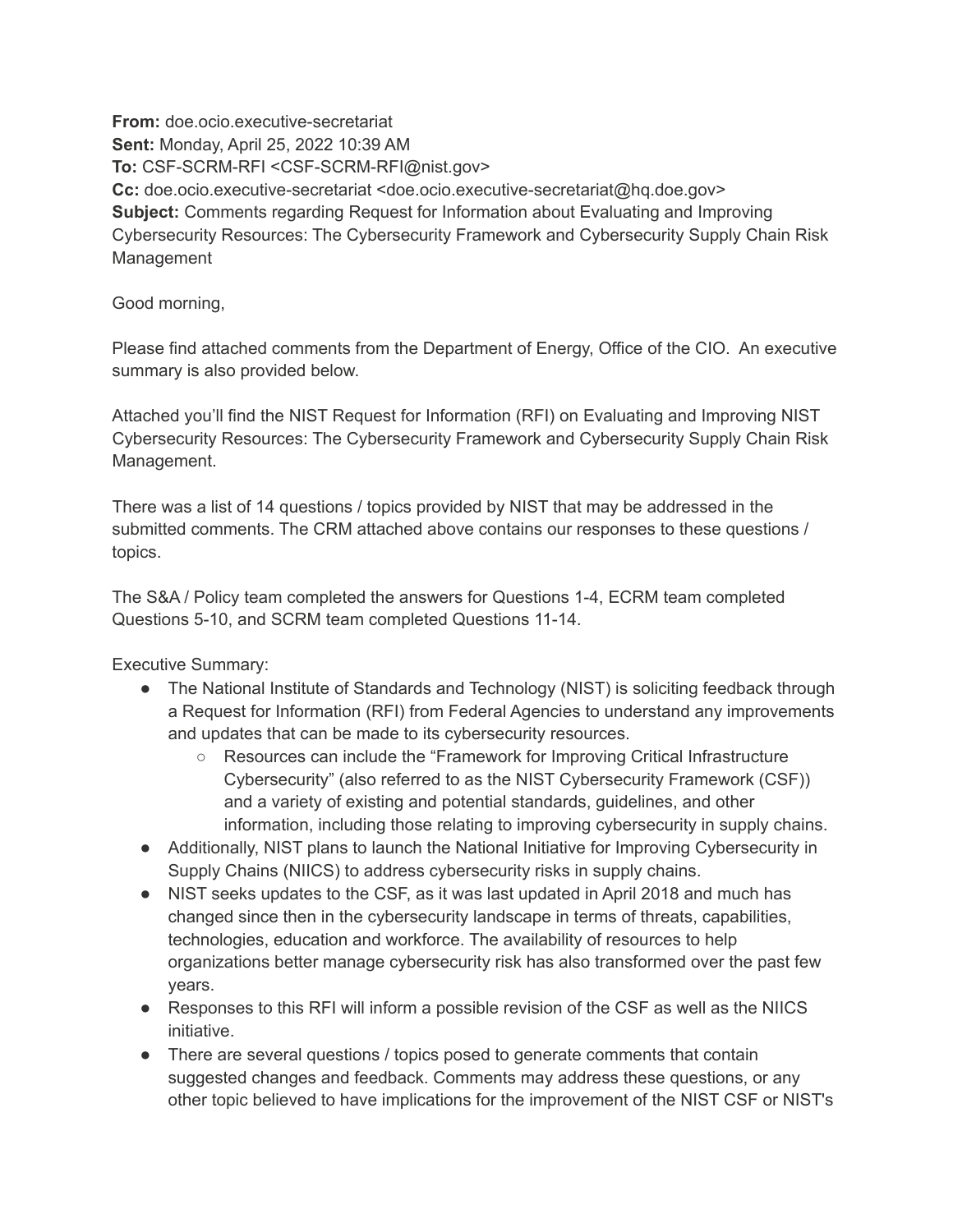cybersecurity guidance regarding supply chains. NIST will consider all relevant comments in the development of the revised Framework and guidance regarding supply chains.

○ The questions touch on the usefulness of the NIST CSF, the relationship of the NIST CSF to other risk management resources, and cybersecurity Supply Chain Risk Management.

 Impact to OCIO: Any feedback submitted to NIST that modifies the CSF or supply chain guidance will have immediate and long-term impacts to OCIO, as IM-30 incorporates NIST guidance into its programmatic and strategic planning documentation. Impacts can include changes to the Risk Register process. Additionally, with the launch of NIICS, IM-30 can incorporate guidance stemming from this initiative into its SCRM program.

 Summary of Recommendations: The comments provide feedback on the usefulness of the CSF to OCIO activities and challenges associated with following NIST guidance, as well as suggested improvements that can be made. Improvements include integration of the CISA ZTA Maturity Model and providing additional assessment guidance. In addition, the need for the inclusion of OT and IoT is highlighted as this is critical to many systems in the Department of Energy.

Please let us know if you have any questions!

 Office of the Chief Information Officer U.S. Department of EnergyExecutive Secretariat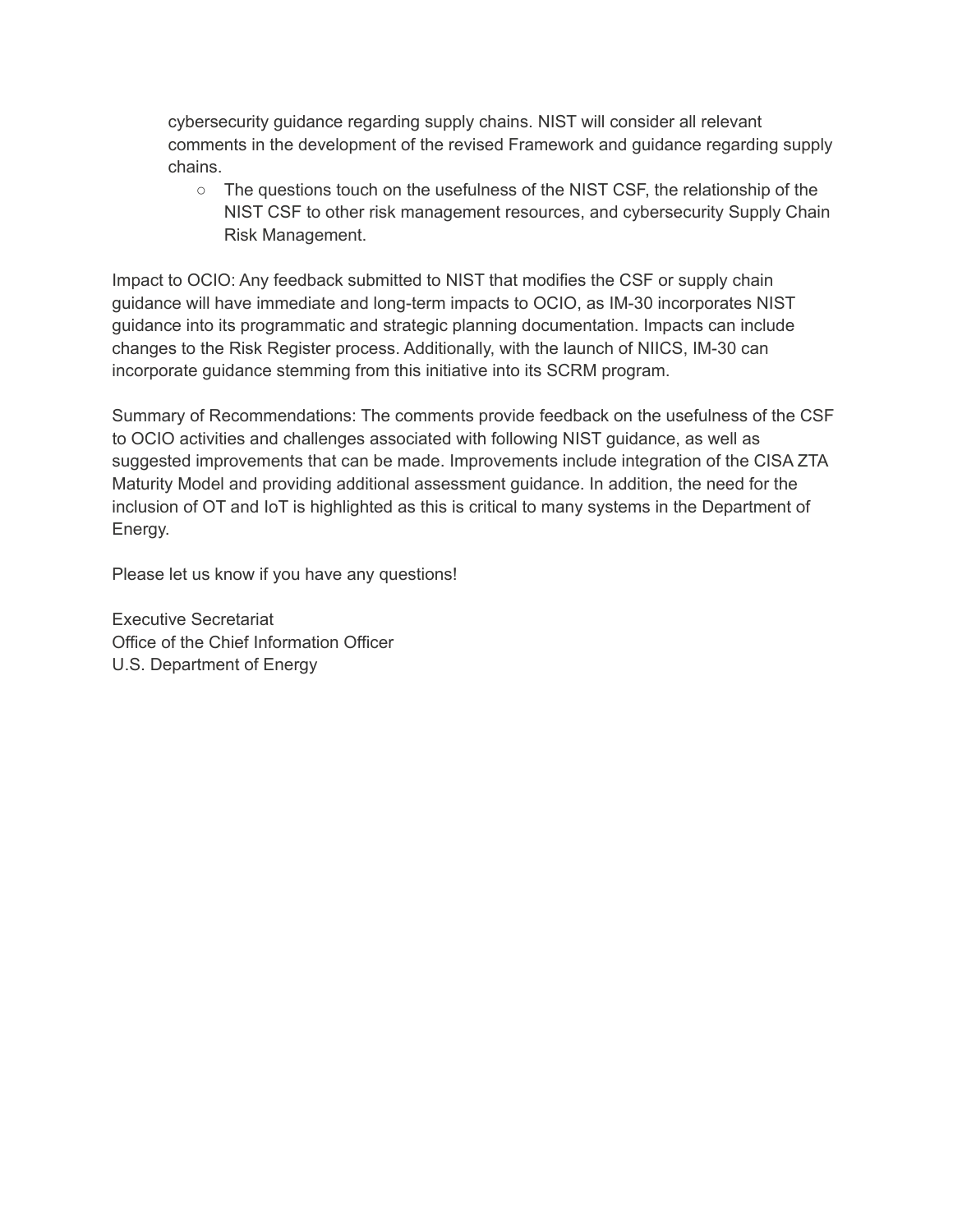| Item#          | Source  | Date      | Name         | <b>Document Name</b>                                                                                                                    | Question / Topic                                                                                                                                                                                                                                                                                                                                                                                                                                                                                                                                                                                                                                                                                                                                                                                                                                                                                      | <b>Comment Classification</b> | Comment                                                                                                                                                                                                                                                                                                                                                                                                                                                                                                                                                                                                                                                                                                                                                                                                                                                                                                                                                                                                                                                                                                                                                                                                                                                                                                                                                                                                                        |
|----------------|---------|-----------|--------------|-----------------------------------------------------------------------------------------------------------------------------------------|-------------------------------------------------------------------------------------------------------------------------------------------------------------------------------------------------------------------------------------------------------------------------------------------------------------------------------------------------------------------------------------------------------------------------------------------------------------------------------------------------------------------------------------------------------------------------------------------------------------------------------------------------------------------------------------------------------------------------------------------------------------------------------------------------------------------------------------------------------------------------------------------------------|-------------------------------|--------------------------------------------------------------------------------------------------------------------------------------------------------------------------------------------------------------------------------------------------------------------------------------------------------------------------------------------------------------------------------------------------------------------------------------------------------------------------------------------------------------------------------------------------------------------------------------------------------------------------------------------------------------------------------------------------------------------------------------------------------------------------------------------------------------------------------------------------------------------------------------------------------------------------------------------------------------------------------------------------------------------------------------------------------------------------------------------------------------------------------------------------------------------------------------------------------------------------------------------------------------------------------------------------------------------------------------------------------------------------------------------------------------------------------|
|                | IM-30   | 4/20/2022 | Amy Hamilton | Cybersecurity Supply Chain Risk Management                                                                                              | Evaluating and Improving NIST Cybersecurity   The usefulness of the NIST Cybersecurity Framework for aiding organizations<br>Resources: The Cybersecurity Framework and in organizing cybersecurity efforts via the five functions in the Framework and<br>actively managing risks using those five functions.                                                                                                                                                                                                                                                                                                                                                                                                                                                                                                                                                                                        | (S) Substantive               | The NIST Cybersecurity Framework (CSF) has been useful in aiding the Office of the Chief Information Officer (OCIO) in<br>organizing the Department of Energy's (DOE) cybersecurity efforts across the five functions in the CSF. OCIO's vision is<br>to improve IT services and strengthen DOE's cybersecurity posture, which in doing so will advance DOE's missions and<br>services. Through implementation of the CSF by releasing DOE Order (O) 205.1C, Department of Energy Cyber Security<br>Program, it enables leadership with the programmatic and operational flexibility necessary to make consistent, risk-<br>informed investment decisions. DOE O 205.1C calls for a risk management approach that includes both quantitative and<br>qualitative methods to mature risk management across the enterprise with the latest industry risk approaches that<br>support informed cybersecurity risk decision-making.                                                                                                                                                                                                                                                                                                                                                                                                                                                                                                  |
| $\overline{2}$ | IM-30   | 4/20/2022 | Amy Hamilton | Resources: The Cybersecurity Framework and<br>Cybersecurity Supply Chain Risk Management                                                | Current benefits of using the NIST Cybersecurity Framework. Are<br>nmunications improved within and between organizations and entities (e.g.<br>Evaluating and Improving NIST Cybersecurity supply chain partners, customers, or insurers)? Does the Framework allow for<br>better assessment of risks, more effective management of risks, and/or<br>increase the number of potential ways to manage risks? What might be<br>relevant metrics for improvements to cybersecurity as a result of<br>implementation of the Framework?                                                                                                                                                                                                                                                                                                                                                                   | (S) Substantive               | Benefits of using the NIST CSF include advancement of the Department's mission through the collaborative development<br>and adoption of enterprise-wide cybersecurity policies matched by prioritized risk management. By prioritizing risk<br>management, risk decisions and mitigation investments are focused on enabling operations while balancing risk,<br>resource constraints, and the need for innovation. A documented approach, guidance, and requirements facilitates the<br>creation of designated roles and responsibilities, baseline performance measures, and benchmarks. Through<br>performance measures and benchmarking, a cost-effective capability can be realized by leaders to support and defend<br>choices with demonstrable value, risk reduction, and cybersecurity maturity progress. Cybersecurity threats exploit the<br>increased complexity and connectivity of critical IT and OT infrastructure systems and assets. DOE has established the<br>eCRM program to document a consistent and iterative approach to identifying, assessing, and managing cybersecurity<br>risk to the DOE's missions, operations, and assets. Having a common Cybersecurity Framework fosters collaboration<br>across Agencies. When there is a common framework to build upon, it allows partners to share insights, success stories,<br>and roadblocks that are more easily applied to across an organization. |
| 3              | IM-30   | 4/20/2022 | Amy Hamilton | Evaluating and Improving NIST Cybersecurity<br>Resources: The Cybersecurity Framework and<br>Cybersecurity Supply Chain Risk Managemen  | Challenges that may prevent organizations from using the NIST Cybersecurity<br>Framework or using it more easily or extensively (e.g., resource<br>considerations, information sharing restrictions, organizational factors,<br>workforce gaps, or complexity).                                                                                                                                                                                                                                                                                                                                                                                                                                                                                                                                                                                                                                       | (S) Substantive               | Challenges that may prevent DOE from using the CSF include budget and resource constraints and workforce gaps.<br>Additionally, the federated nature of DOE can add to this challenge. With Departmental Elements (DEs) / Sites having the<br>autonomy to execute their own cybersecurity programs, it can be a challenge to have a centralized framework that can<br>be interpreted and built upon uniquely per DE / Site.                                                                                                                                                                                                                                                                                                                                                                                                                                                                                                                                                                                                                                                                                                                                                                                                                                                                                                                                                                                                    |
| $\overline{4}$ | IM-30   | 4/20/2022 | Amy Hamilton | Evaluating and Improving NIST Cybersecurity<br>Resources: The Cybersecurity Framework an<br>Cybersecurity Supply Chain Risk Management  | Any features of the NIST Cybersecurity Framework that should be changed,<br>added, or removed. These might include additions or modifications of:<br>unctions. Categories, or Subcategories: Tiers: Profile Templates: references<br>to standards, frameworks, models, and guidelines; guidance on how to use<br>he Cybersecurity Framework; or references to critical infrastructure versus the<br>Framework's broader use.                                                                                                                                                                                                                                                                                                                                                                                                                                                                          | (S) Substantive               | One valuable addition to the CSF can be incorporating the CISA Zero Trust Maturity Model into the NIST Cybersecurity<br>Framework. Aligning the NIST approach with the ZTA Pillars and Steps would provide additional guidance and common<br>footing for maturing the capabilities and adoption associated with the CISA ZTA Maturity Model. While there are other<br>ZTA Maturity Models that can be followed, aligning the NIST Framework to a single ZTA Maturity Model would further<br>promote a common toolset across organizations and their partners.                                                                                                                                                                                                                                                                                                                                                                                                                                                                                                                                                                                                                                                                                                                                                                                                                                                                  |
| $\overline{5}$ | IM-30   | 4/20/2022 | Amy Hamilton | Evaluating and Improving NIST Cybersecurity<br>Resources: The Cybersecurity Framework and<br>Cybersecurity Supply Chain Risk Management | Impact to the usability and backward compatibility of the NIST Cybersecurity<br>Framework if the structure of the framework such as Functions. Categories<br>Subcategories, etc. is modified or changed.                                                                                                                                                                                                                                                                                                                                                                                                                                                                                                                                                                                                                                                                                              | (S) Substantive               | Changes or modifications to the structure of the NIST CSF, such as its' Functions, Categories, Subcategories can create<br>impacts to the ECRM Risk Register process, which can furthermore alter executive-level reporting. Any modifications of<br>these Functions and Categories will change how DOE aligns risks at the Site and Program level. Furthermore, the results<br>of Risk Register data calls are reported at the executive-level to help support and drive risk management decisions.<br>Executive-level reporting will need to be assessed to ensure it captures relevant changes made to the Risk Register<br>process and maintains an organizational understanding of the cybersecurity risk landscape across systems, people,<br>assets, data, and capabilities.                                                                                                                                                                                                                                                                                                                                                                                                                                                                                                                                                                                                                                            |
| 6              | IM-30   | 4/20/2022 | Amy Hamilton | Evaluating and Improving NIST Cybersecurity<br>Resources: The Cybersecurity Framework and<br>Cybersecurity Supply Chain Risk Management | Additional ways in which NIST could improve the Cybersecurity Framework, or<br>make it more useful.                                                                                                                                                                                                                                                                                                                                                                                                                                                                                                                                                                                                                                                                                                                                                                                                   | (S) Substantive               | An additional way NIST can improve the Cybersecurity Framework is by integrating a maturity model and/or assessment<br>guidance that can assist organizations in understanding their position and progress in implementation efforts. Inclusion of<br>this information and guidance can augment the implementation tiers already included in the CSF.                                                                                                                                                                                                                                                                                                                                                                                                                                                                                                                                                                                                                                                                                                                                                                                                                                                                                                                                                                                                                                                                          |
| $\overline{7}$ | $IM-30$ | 4/20/2022 | Amy Hamilton | Evaluating and Improving NIST Cybersecurity<br>Resources: The Cybersecurity Framework and<br>Cybersecurity Supply Chain Risk Management | Suggestions for improving alignment or integration of the Cybersecurity<br>Framework with other NIST risk management resources. As part of the<br>response, please indicate benefits and challenges of using these resources<br>alone or in conjunction with the Cybersecurity Framework. These resources<br>include:<br>. Risk management resources such as the NIST Risk Management<br>amework, the NIST Privacy Framework, and Integrating Cybersecurity and<br>Enterprise Risk Management (NISTIR 8286).<br>· Trustworthy technology resources such as the NIST Secure Software<br>Development Framework, the NIST Internet of Things (IoT) Cybersecurity<br>Capabilities Baseline, and the Guide to Industrial Control System<br>Cybersecurity.<br>. Workforce management resources such as the National Initiative for<br>Cybersecurity Education (NICE) Workforce Framework for Cybersecurity. | (S) Substantive               | Benefits of using NIST SP 800-30 Guide for Conducting Risk Assessments in conjunction with the CSF is it informs<br>ECRM Risk Register processes and provides a taxonomy and implementation guidance for categorizing and assessing<br>risk. Risks are aligned to the CSF Functions and Categories and then assigned a risk level in accordance with NIST SP<br>800-30. Jointly leveraging these two documents provides visibility over identified risks.                                                                                                                                                                                                                                                                                                                                                                                                                                                                                                                                                                                                                                                                                                                                                                                                                                                                                                                                                                      |
| 8              | IM-30   | 4/20/2022 | Amy Hamilton | Evaluating and Improving NIST Cybersecurity<br>Resources: The Cybersecurity Framework and<br>Cybersecurity Supply Chain Risk Management | Use of non-NIST frameworks or approaches in conjunction with the NIST<br>Cybersecurity Framework. Are there commonalities or conflicts between the<br>NIST framework and other voluntary, consensus resources? Are there<br>commonalities or conflicts between the NIST framework and cybersecurity-<br>elated mandates or resources from government agencies? Are there ways to<br>improve alignment or integration of the NIST framework with other<br>frameworks, such as international approaches like the ISO/IEC 27000-series.<br>including ISO/IEC TS 27110?                                                                                                                                                                                                                                                                                                                                   | (S) Substantive               | This question is outside the scope of DOE IM-30's ECRM Program.                                                                                                                                                                                                                                                                                                                                                                                                                                                                                                                                                                                                                                                                                                                                                                                                                                                                                                                                                                                                                                                                                                                                                                                                                                                                                                                                                                |
| $\mathbf{q}$   | $IM-30$ | 4/20/2022 | Amy Hamilton | Evaluating and Improving NIST Cybersecurity<br>Resources: The Cybersecurity Framework and<br>Cybersecurity Supply Chain Risk Management | There are numerous examples of international adaptations of the<br>Cybersecurity Framework by other countries. The continued use of<br>international standards for cybersecurity, with a focus on interoperability,<br>ecurity, usability, and resilience can promote innovation and competitiveness<br>while enabling organizations to more easily and effectively integrate new<br>technologies and services. Given this importance, what steps should NIST<br>consider to ensure any update increases international use of the Cybersecurity<br>Framework?                                                                                                                                                                                                                                                                                                                                         | (S) Substantive               | This question is outside the scope of DOE IM-30's ECRM Program.                                                                                                                                                                                                                                                                                                                                                                                                                                                                                                                                                                                                                                                                                                                                                                                                                                                                                                                                                                                                                                                                                                                                                                                                                                                                                                                                                                |